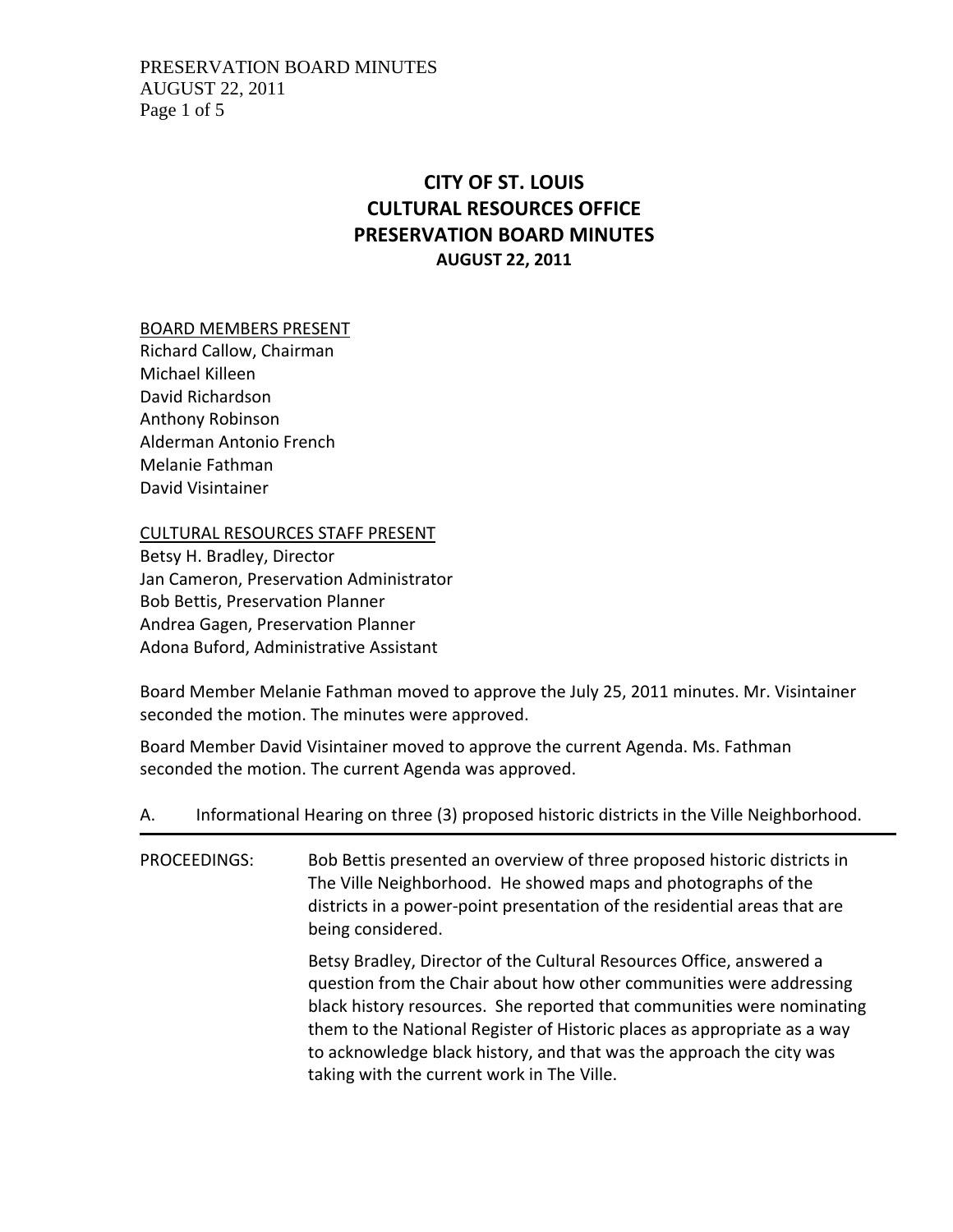# PRESERVATION BOARD MINUTES AUGUST 22, 2011

Page 2 of 5

B. Consideration of Revised Lafayette Square Historic District Standards**.** 

|                | Consideration or nevised Larayette Square mstoric District Standards.                                                                                                                                                                                                                                                                                                                                                                                                                                                                                                  |
|----------------|------------------------------------------------------------------------------------------------------------------------------------------------------------------------------------------------------------------------------------------------------------------------------------------------------------------------------------------------------------------------------------------------------------------------------------------------------------------------------------------------------------------------------------------------------------------------|
| PROCEEDINGS:   | Betsy Bradley reviewed the procedures for revising historic district<br>standards in Ordinance 64689 and noted that the Lafayette Square<br>Restoration Committee's Development Committee has been working for<br>some time on revisions to the district standards. She noted some<br>substantial changes in the revisions.<br>Lafayette Square Restoration Committee's Development Committee chair<br>Houston Smith spoke in favor of the revised standards. J. Watson Scott,<br>former chair of the same committee, also spoke in favor of the revised<br>standards. |
| <b>ACTION:</b> | Discussion of the revised standards noted as confusing the requirement<br>that a Historic Model Example be found in the vicinity of the district in<br>which new construction is proposed. The discussion also highlighted the<br>fact that the use of year 1898 to define historic properties as those built<br>before that time leaves properties built between 1898 and 1919 in a<br>poorly defined category without clear standards for rehabilitation.                                                                                                            |
|                | Board Member David Richardson moved that the Board direct the Staff to<br>prepare a report that recommends to the Planning Commission and<br>Board of Aldermen the adoption of this revised set of Standards for the<br>Lafayette Square Historic District after making the following changes to<br>the standards as distributed before the meeting:                                                                                                                                                                                                                   |
|                | The definition of "Historic" be altered to replace the date 1898 with<br>$\bullet$<br>1919 on p. 9.                                                                                                                                                                                                                                                                                                                                                                                                                                                                    |
|                | The definition of "Non-Historic Building" be altered to replace the<br>$\bullet$<br>date 1898 with 1919 on p. 10                                                                                                                                                                                                                                                                                                                                                                                                                                                       |
|                | Replace the date 1898 with 1919 in any other places necessary to<br>$\bullet$<br>conform to the above changes.                                                                                                                                                                                                                                                                                                                                                                                                                                                         |
|                | Remove statement that the Historic Model Example cited for new<br>construction will be in the vicinity of the parcel to be built on in the<br>definition of the Historic Model Example on p. 10.                                                                                                                                                                                                                                                                                                                                                                       |
|                | Change Rehabilitation of Non-Historic Buildings, Section 210.1 on p.<br>$\bullet$<br>38 to read: "The Standards in Sections 200-209 for the rehabilitation<br>of historic buildings shall govern work proposed for non-historic<br>buildings"                                                                                                                                                                                                                                                                                                                          |
|                | Make minor changes to remove inconsistencies, eliminate<br>$\bullet$<br>typographical errors, and the like to produce a final copy of the<br>revised standards.                                                                                                                                                                                                                                                                                                                                                                                                        |
|                | Ms. Fathman seconded the motion. The motion passed unanimously.                                                                                                                                                                                                                                                                                                                                                                                                                                                                                                        |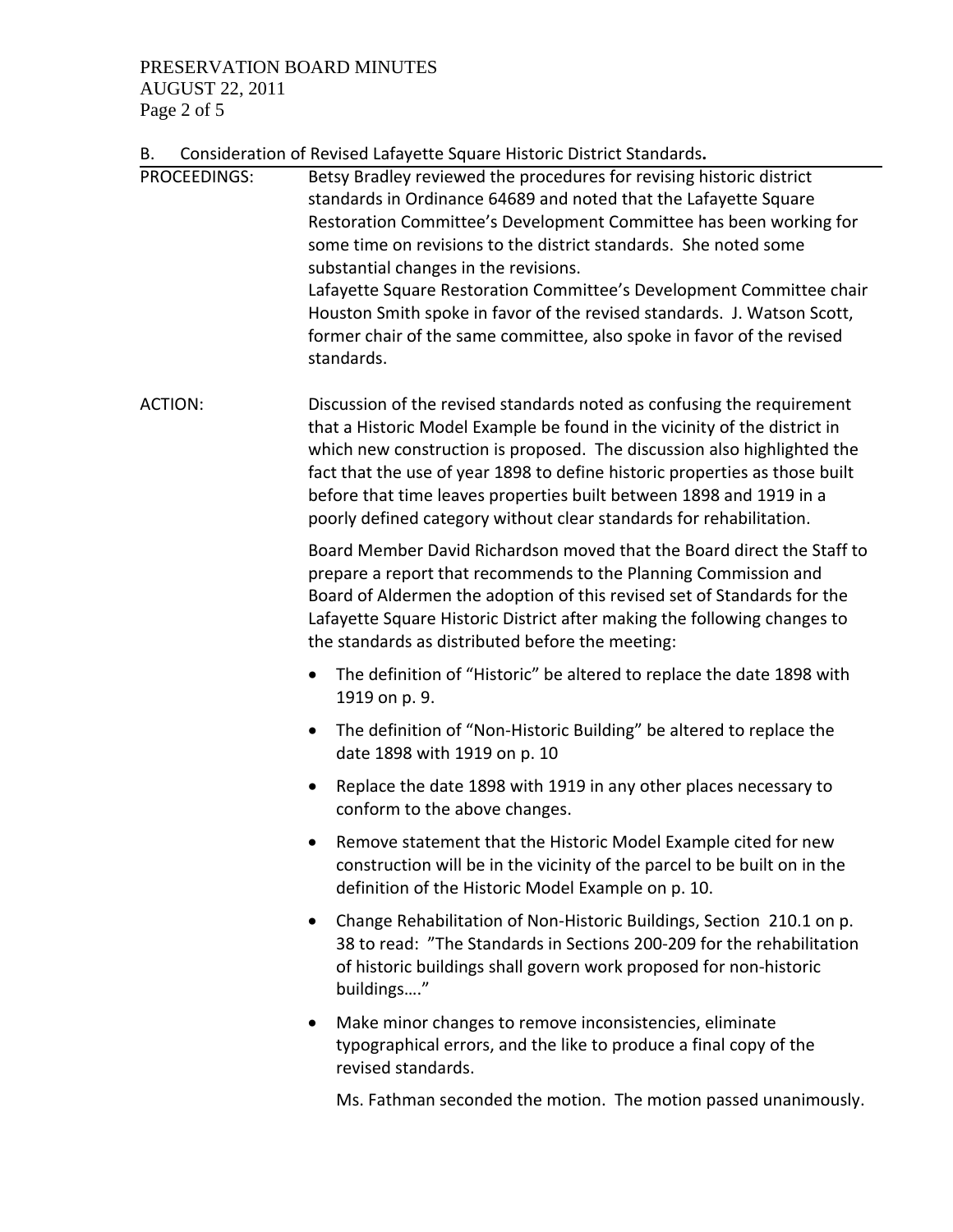## PRESERVATION BOARD MINUTES AUGUST 22, 2011 Page 3 of 5

#### PRELIMINARY REVIEW

#### C. 2011.1416 3927‐29 SHENANDOAH AVENUE SHAW HISTORIC DISTRICT

# Owner**:** Land Reutilization Authority (LRA) Developer: Ronald Bassuner

| RESIDENTIAL PLAN: | Preliminary review to construct a single-family dwelling on two (2) |
|-------------------|---------------------------------------------------------------------|
|                   | vacant lots.                                                        |

PROCEEDINGS: Andrea Gagen presented a power‐point presentation illustrating the site and surrounding areas. She recommended the Preservation Board grant preliminary approval subject to addressing five changes needed for the proposal to fully meet the Shaw Historic District standards. She noted that the applicant had agreed to make requested changes to what is depicted on the plans, except that the setback of the building from the street was still in question. She stated that the staff's recommendation that the building be moved back 4 feet to be in line with main block of the adjacent four‐family buildings, was based on a number of factors, including the consistent building line of the immediately adjacent buildings and the fact that a difference in the setback would be much more visible in three dimensions than it appears on the plan. She noted that the developer would like to move the building back only 2 feet, instead of 4 feet, a position that would put it in line with the buildings without bay windows located further west on the block but not those directly adjacent to the building site. Mr. Ronald Bassuner, owner and developer, testified on his own behalf. He stated that the set‐back line was a minor issue and that it was not that the line proposed by the Cultural Resources Office "would not work for him." He stated that more conversations were needed on the topic and explained why he proposed the 2‐foot set‐back line. He stated he had agreed to revise the design to address the other items on the list, in particular, reducing the height of the roof. FINDINGS OF FACTS: The Preservation Board found that the design complies with the current historic district standards, with the exception of the

following:

1) the building be moved back 4 feet to be in line with main block of adjacent four‐family buildings, a position that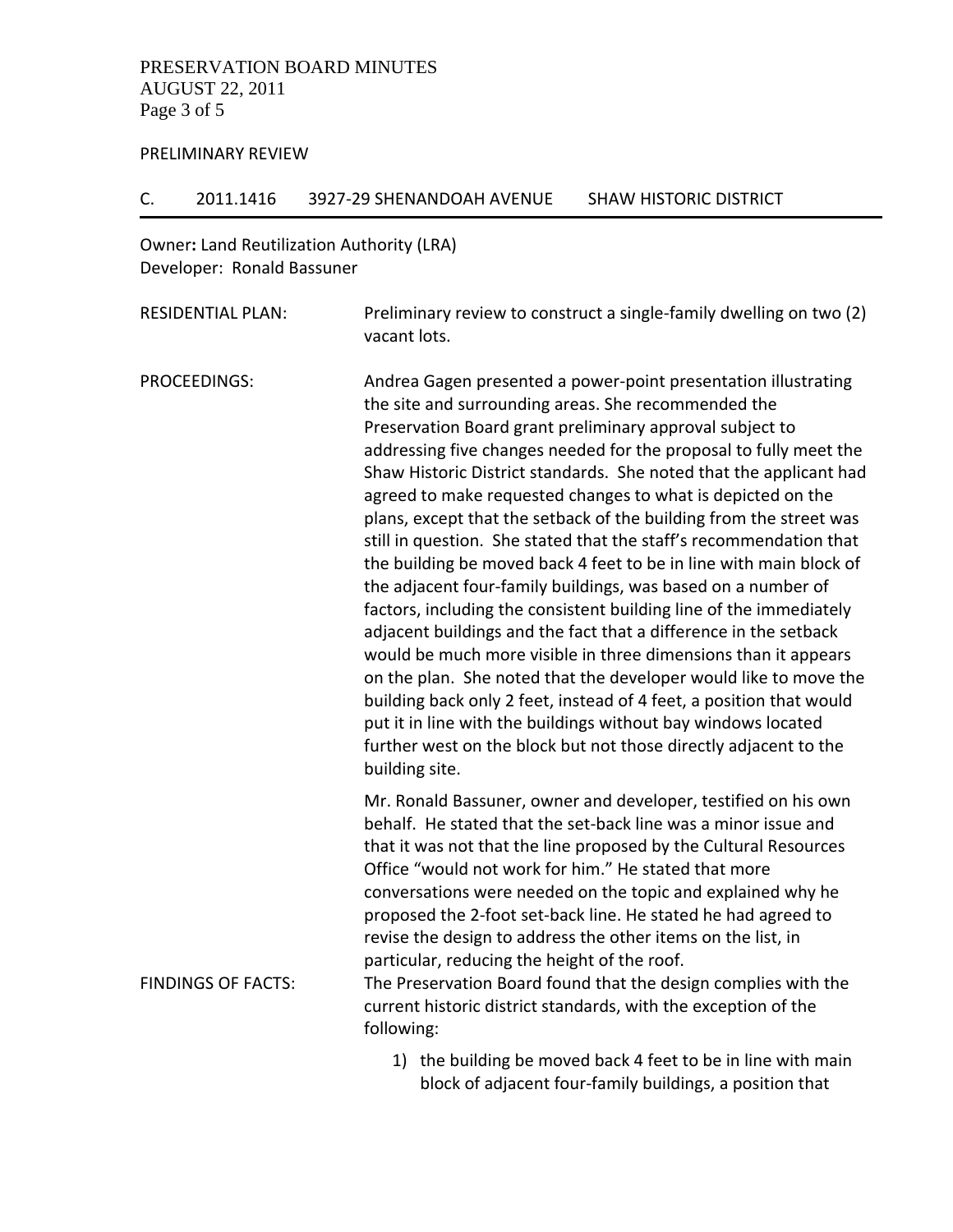## PRESERVATION BOARD MINUTES AUGUST 22, 2011 Page 4 of 5

|                | would require a landing before the front steps, as is<br>characteristic of the adjacent buildings.                                                                                                                                                                                                                                                                                                                                                |  |
|----------------|---------------------------------------------------------------------------------------------------------------------------------------------------------------------------------------------------------------------------------------------------------------------------------------------------------------------------------------------------------------------------------------------------------------------------------------------------|--|
|                | 2) the height of the roof be reduced;                                                                                                                                                                                                                                                                                                                                                                                                             |  |
|                | 3) the small gable on the roof either be moved to the plane<br>of the front wall or that there be two small gables, and<br>that appropriate material be selected for the gable face;                                                                                                                                                                                                                                                              |  |
|                | 4) the brick returns on the sides of the building be extended<br>further than the 3 feet proposed to reduce visibility of the<br>siding on the side walls; and                                                                                                                                                                                                                                                                                    |  |
|                | 5) the front porch be increased in width to be more<br>appropriate for the scale of the building; and                                                                                                                                                                                                                                                                                                                                             |  |
|                | 6) that review of the final construction documents and<br>exterior materials is approved by staff.                                                                                                                                                                                                                                                                                                                                                |  |
| <b>ACTION:</b> | Board Member Fathman moved that preliminary approval be<br>granted to the project as submitted subject to all of the revisions<br>recommended by staff and that the final drawings, details,<br>finishes, and exterior materials be reviewed and approved by the<br>staff. The motion was seconded by Mr. Visintainer. The motion<br>was then amended by Mr. Robinson. The revision to the motion<br>was accepted. The motion passed unanimously. |  |

## APPEAL OF STAFF DENIALS

| D. | 2011.1015                | <b>1801 RUSSELL BOULEVARD</b> | MCKINLEY HEIGHTS HISTORIC DISTRICT                                                                                                                                                                                                                                                                                                                                                                |
|----|--------------------------|-------------------------------|---------------------------------------------------------------------------------------------------------------------------------------------------------------------------------------------------------------------------------------------------------------------------------------------------------------------------------------------------------------------------------------------------|
|    | <b>RESIDENTIAL PLAN:</b> |                               | Appeal of a staff denial to erect a wall sign with electronic reader<br>board on a one-story commercial building                                                                                                                                                                                                                                                                                  |
|    | PROCEEDINGS:             | graphic display.              | Jan Cameron presented a power-point presentation illustrating<br>the site and surrounding area. She entered into the record<br>Ordinances #64689 and #67901, the power-point presentation<br>and the meeting agenda. She recommended that the Preservation<br>Board deny the application as the sign does not comply with the<br>McKinley Heights historic district standards in size, height and |
|    |                          |                               | Ms. Cameron also submitted into the record three (3) letters<br>supporting the project from the McKinley Heights Neighborhood                                                                                                                                                                                                                                                                     |